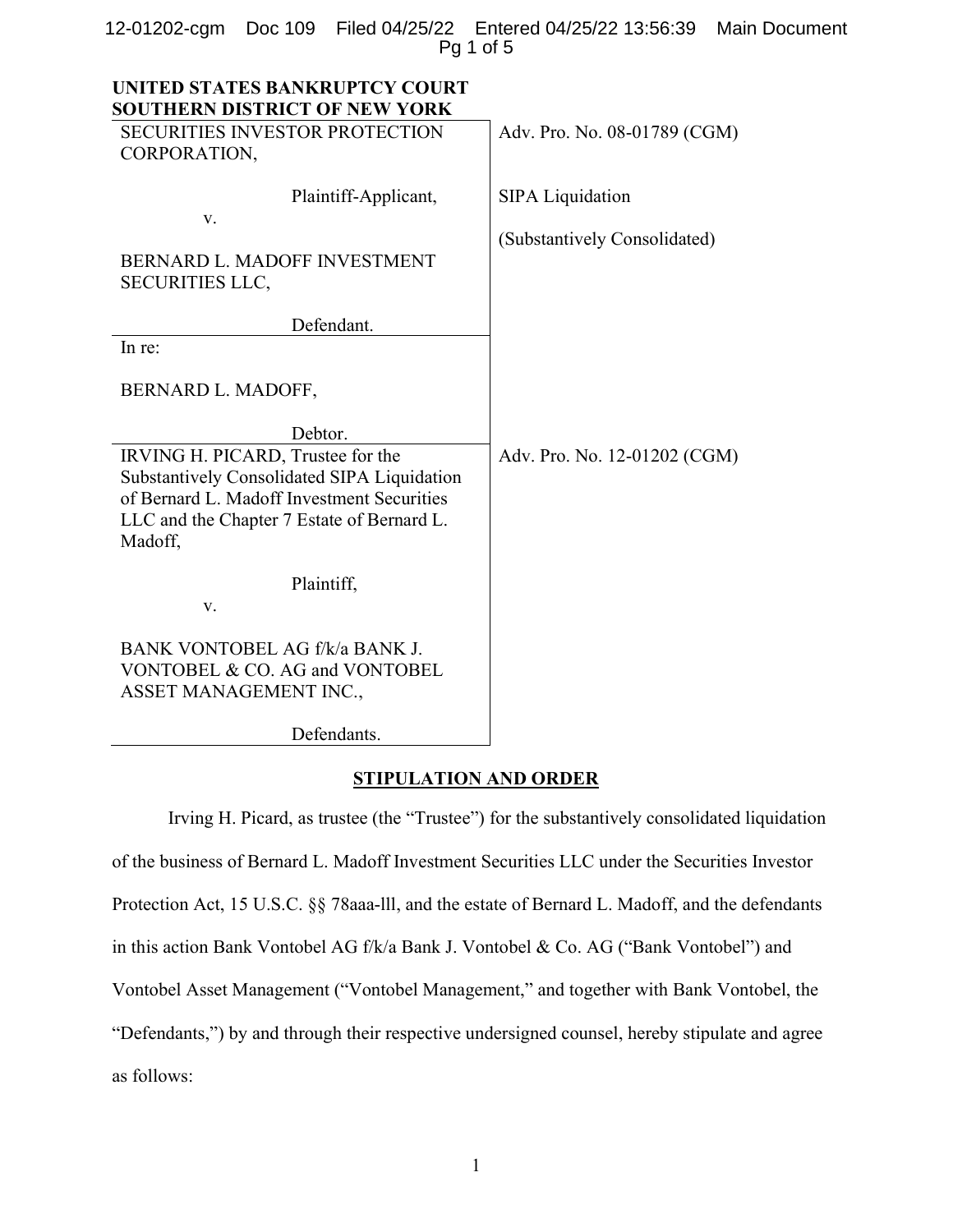### 12-01202-cgm Doc 109 Filed 04/25/22 Entered 04/25/22 13:56:39 Main Document Pg 2 of 5

WHEREAS, on March 22, 2012, the Trustee filed his original complaint ("Complaint") in the above-captioned adversary proceeding against Defendants (together with the Trustee, the "Parties") to recover subsequent transfers Defendants allegedly received from Fairfield Sentry Limited ("Fairfield Sentry"), Fairfield Sigma Limited ("Fairfield Sigma"), Kingate Global Fund Ltd. ("Kingate Global") and Kingate Euro Fund Ltd. ("Kingate Euro," together with Kingate Global, "Kingate Funds") ECF No. 1; and

WHEREAS, on August 6, 2019, the Court entered an Order Pursuant to Section 105(a) of the Bankruptcy Code and Rules 2002 and 9019 of the Federal Rules of Bankruptcy Procedure approving a settlement agreement ("Settlement Agreement") by and among the Trustee and the Kingate Funds. Picard v. Ceretti, Adv. Pro. No. 09-01161 (CGM) (Bankr. S.D.N.Y. Aug. 6, 2019), ECF No. 417. The Settlement Agreement was a full and final settlement and satisfaction of the Trustee's claims against the Kingate Funds. Picard v. Ceretti, Adv. Pro. No. 09-01161 (CGM) (Bankr. S.D.N.Y. July 17, 2019), ECF No. 413-2. The release granted by the Trustee in the Settlement Agreement extended to the Kingate Funds' shareholders to the extent that any such shareholders, like Bank Vontobel, received transfers of money from the Kingate Funds but did not include a release of claims that the Trustee may bring that are unrelated to the Kingate Funds' investments in or withdrawals from BLMIS. Id.;

### IT IS HEREBY STIPULATED AND AGREED, that:

1. Pursuant to Rule 15(a)(2) of the Federal Rules of Civil Procedure, as incorporated by Rule 7015 of the Federal Rules of Bankruptcy Procedure, and Rule 41(a)(1)(A)(ii) of the Federal Rules of Civil Procedure, as incorporated by Rule 7041 of the Federal Rules of Bankruptcy Procedure, the Trustee amends his Complaint to dismiss Count One against Bank Vontobel. Specifically, the Trustee's claims to recover subsequent transfers that Bank Vontobel allegedly received from Kingate Global, totaling approximately \$1,889,529, are hereby dismissed with prejudice.

2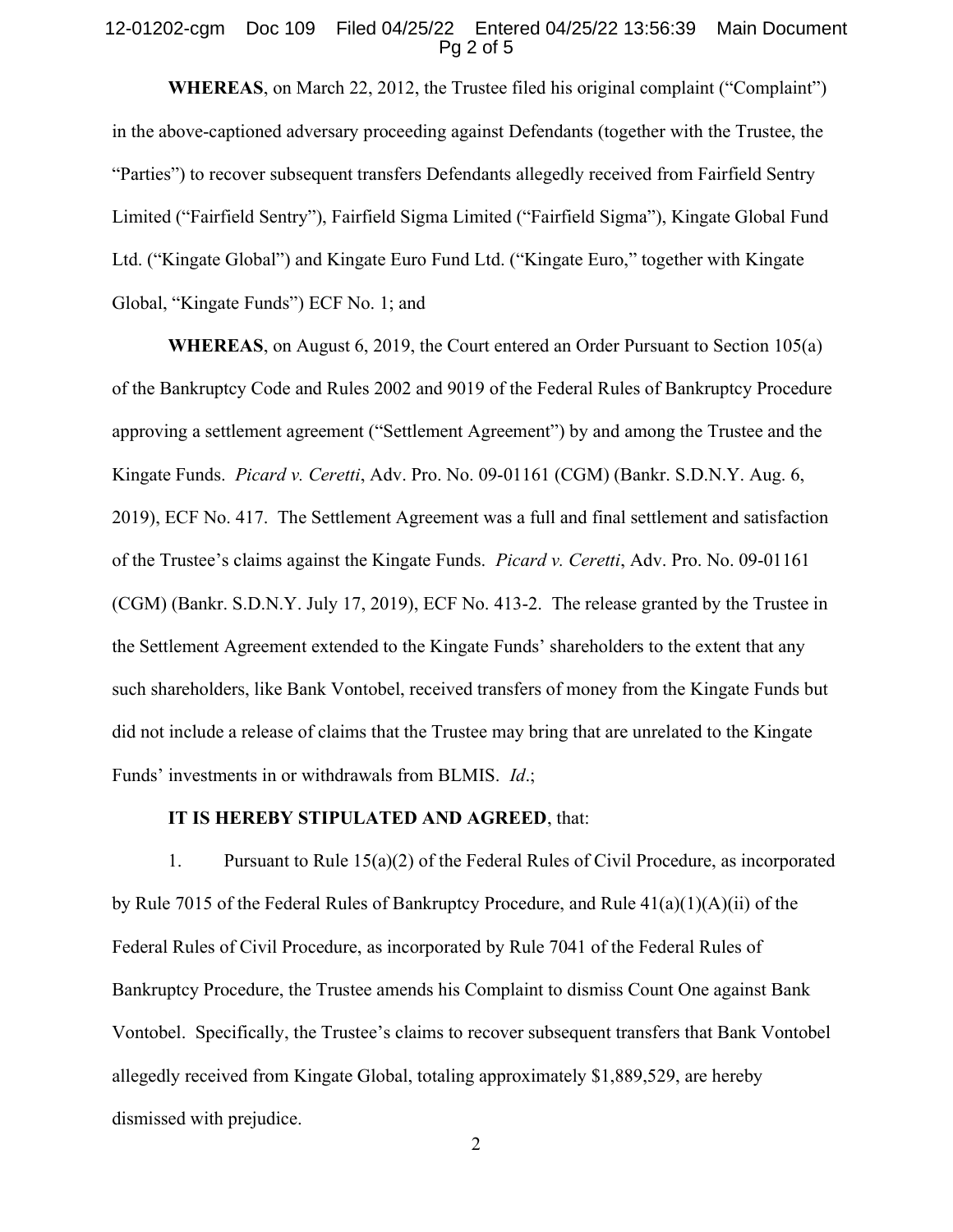### 12-01202-cgm Doc 109 Filed 04/25/22 Entered 04/25/22 13:56:39 Main Document Pg 3 of 5

2. Pursuant to Rule  $15(a)(2)$  of the Federal Rules of Civil Procedure, as incorporated by Rule 7015 of the Federal Rules of Bankruptcy Procedure, and Rule 41(a)(1)(A)(ii) of the Federal Rules of Civil Procedure, as incorporated by Rule 7041 of the Federal Rules of Bankruptcy Procedure, the Trustee amends his Complaint to dismiss Count Two against Bank Vontobel. Specifically, the Trustee's claims to recover subsequent transfers that Bank Vontobel allegedly received from Kingate Euro, totaling approximately \$306,373, are hereby dismissed with prejudice.

3. Pursuant to Rule 15(a)(2) of the Federal Rules of Civil Procedure, as incorporated by Rule 7015 of the Federal Rules of Bankruptcy Procedure, and Rule 41(a)(1)(A)(ii) of the Federal Rules of Civil Procedure, as incorporated by Rule 7041 of the Federal Rules of Bankruptcy Procedure, the Trustee amends his Complaint to dismiss with prejudice Count Three of the Complaint solely as to the Trustee's claims to recover subsequent transfers that Defendants allegedly received from Fairfield Sentry on or about March 14, 2003 and April 14, 2003, in the amounts of \$325,000 and \$330,000, respectively, as identified on Exhibit J to the Complaint.

4. Except as expressly set forth herein, this Stipulation has no effect on Count Three of the Complaint as to any other alleged transfers identified in the Complaint, including the other alleged transfers identified on Exhibits G, H, I, J, K and L to the Complaint. Accordingly, the Trustee continues to seek recovery of the remaining subsequent transfers that Defendants allegedly received from Fairfield Sentry totaling \$25,737,379 and from Fairfield Sigma totaling \$1,163,932.

5. Defendants will answer, move or otherwise respond to the Complaint, as amended pursuant to paragraphs 1 through 4, above, on or before June 24, 2022. If Defendants file a motion to dismiss the Complaint, such motion shall set forth any and all grounds for dismissal at the pleading stage.

3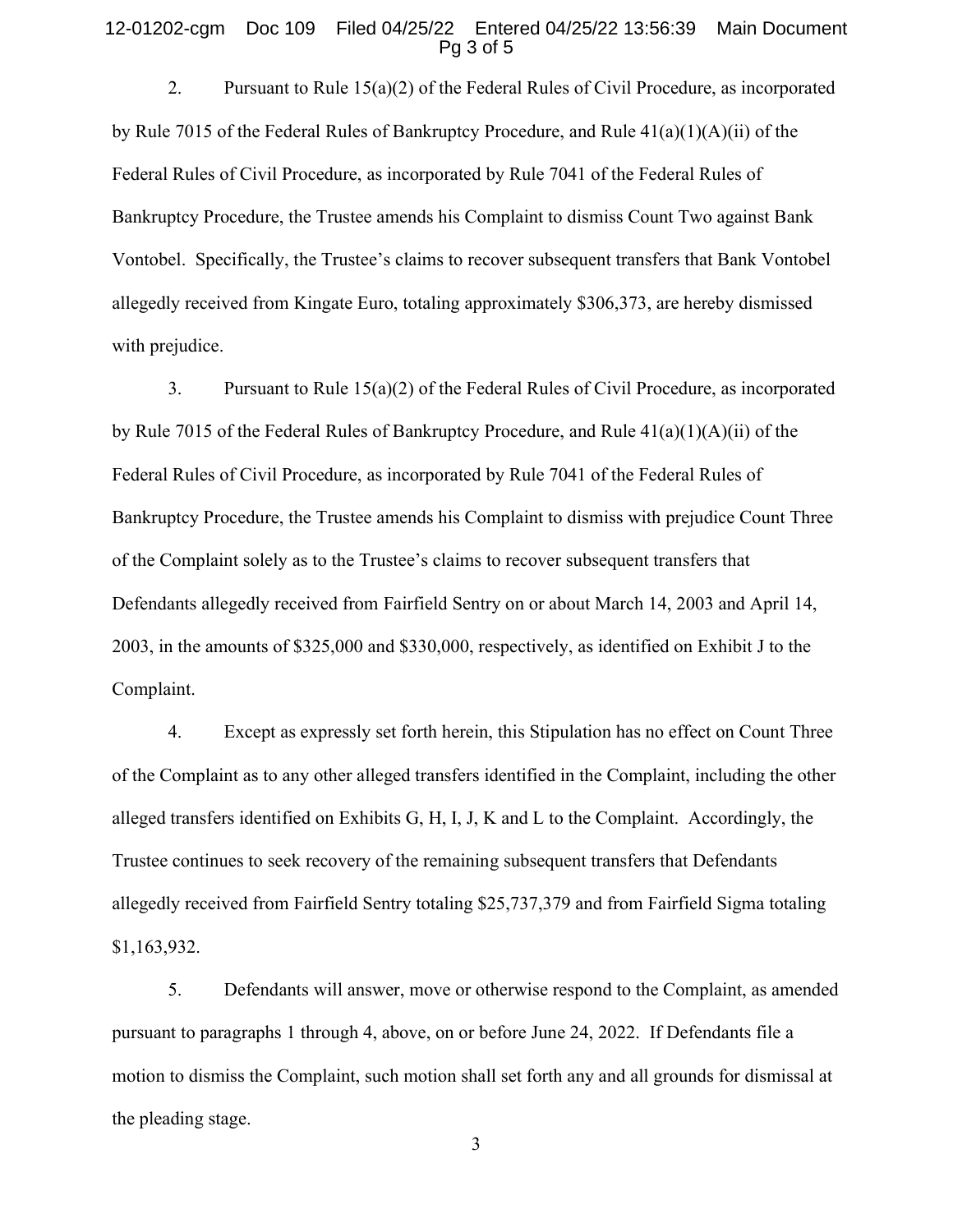### 12-01202-cgm Doc 109 Filed 04/25/22 Entered 04/25/22 13:56:39 Main Document Pg 4 of 5

6. The Trustee will file any opposition to Defendants' motion on or before August 23, 2022.

7. Defendants will file any reply brief in support of their motion on or before September 22, 2022.

8. If Defendants file such a motion to dismiss the Complaint, then the parties shall seek oral argument on the motion at the Court's first available convenience.

9. Except as expressly set forth herein, the Parties reserve all rights and defenses they may have, and entry into this Stipulation shall not impair or otherwise affect such rights and defenses, including without limitation any defenses based on lack of jurisdiction.

10. The above deadlines granted by this Stipulation are without prejudice to either party seeking future extensions of time.

11. This Stipulation may be signed by the Parties in any number of counterparts, each of which when so signed shall be an original, but all of which shall together constitute one and the same instrument. A signed facsimile, photocopy, or electronic copy of this Stipulation shall be deemed an original.

Dated: April 22, 2022 New York, New York

/s/ Chardaie Charlemagne Baker & Hostetler LLP 45 Rockefeller Plaza New York, New York 10111 Telephone: 212.589.4200 Facsimile: 212.589.4201 David J. Sheehan Email: dsheehan@bakerlaw.com Chardaie C. Charlemagne Email: ccharlemagne@bakerlaw.com

Attorneys for Irving H. Picard, Trustee for the Substantively Consolidated SIPA Liquidation of Bernard L. Madoff Investment Securities LLC and the Chapter 7 Estate of Bernard L. Madoff

# /s/ Gregory Hauser

Wuersch & Gering LLP 100 Wall Street,  $10^{th}$  Floor New York, New York 10005 Telephone: (212) 509-4717 Facsimile: (212) 509-5050 Gregory Hauser Email: gregory.hauser@wg-law.com

Attorneys for Defendants Bank Vontobel AG f//a Bank J. Vontobel & Co. AG and Vontobel Asset Management